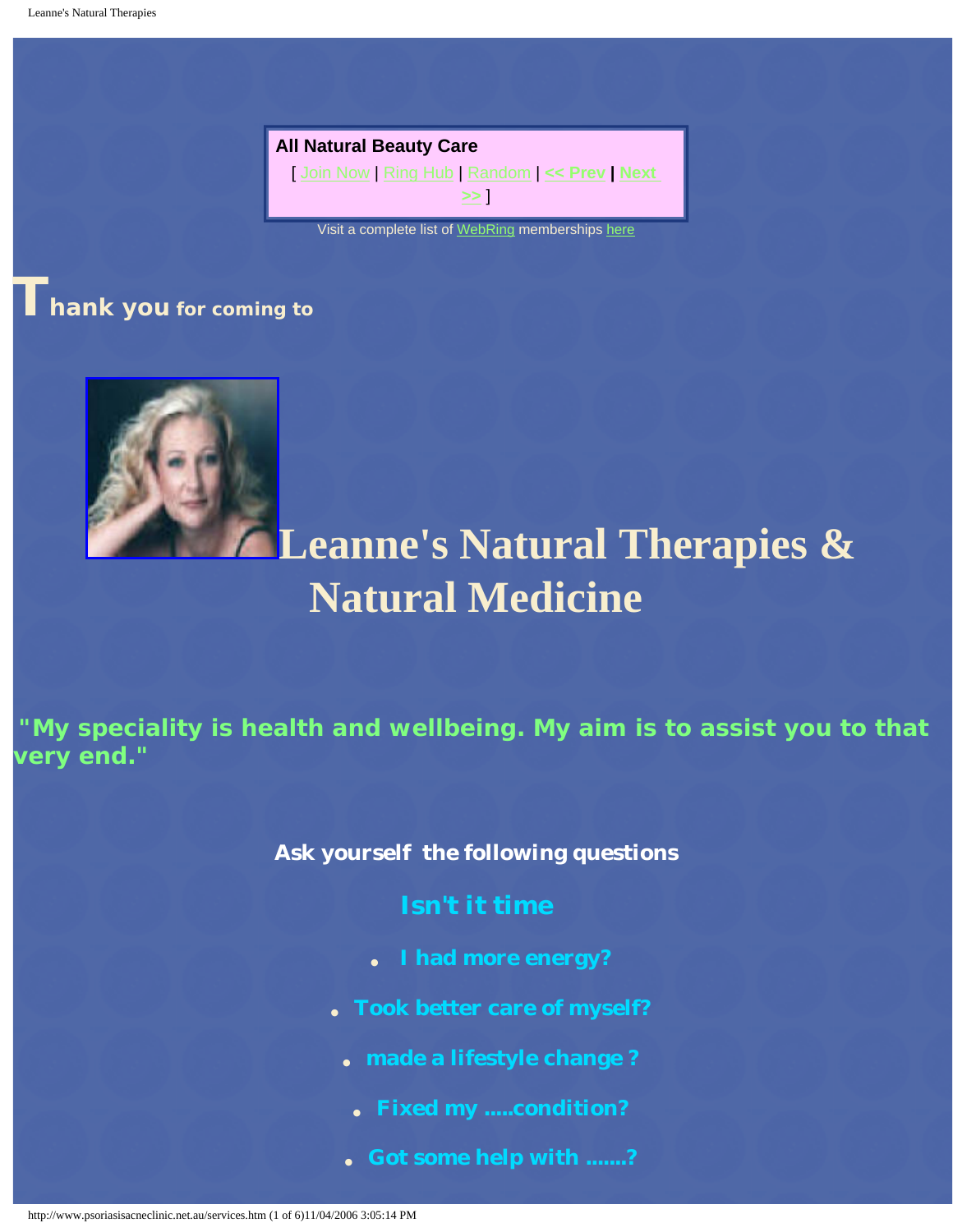## **If you go to a Doctor when your sick who do you go to prevent**

- **Preventative medicine covers a range of treatments and natural products that may assist you to achieve optimal health.** 
	- **Along with conventional medicine Natural medicine can complement your health care plan.**
- Sometimes herbs may be used to lessen the need for stronger drugs to alleviate **symptoms.**
- **Minerals and herbs can, when correctly prescribed assist to improve immune function .**

*"For centuries ,people have used extracts from plants and herbs to treat illness. We now know that some of these preparations contain valuable therapeutic drugs. Aspirin from willow bark : morphine from opium poppy seeds :quinine, used against malaria, comes from the bark of the chinchona tree: and digitalis, used in the treatment of heart disease, was first extracted from foxglove. Many of these treatments were successful but the mechanism by which they effect a 'cure' was unknown". Extract from 'Microbiology and infection control' by Penny Bishop & Garry Lee*

#### **Services Offered**

**The services provided by this health practice includes patient natural health care in private consultation as described below and online services pages as listed above. A video presentation is available on list below .** 

#### *Health consultations*

Private consults for most health complaints including massage , hypnotherapy , herbal and nutritional counselling, iridology etc. Tests available--ABO blood group typing--Candida testing--muscle testing ,postural tests and Range of motion testing.faecal Immunochemical test.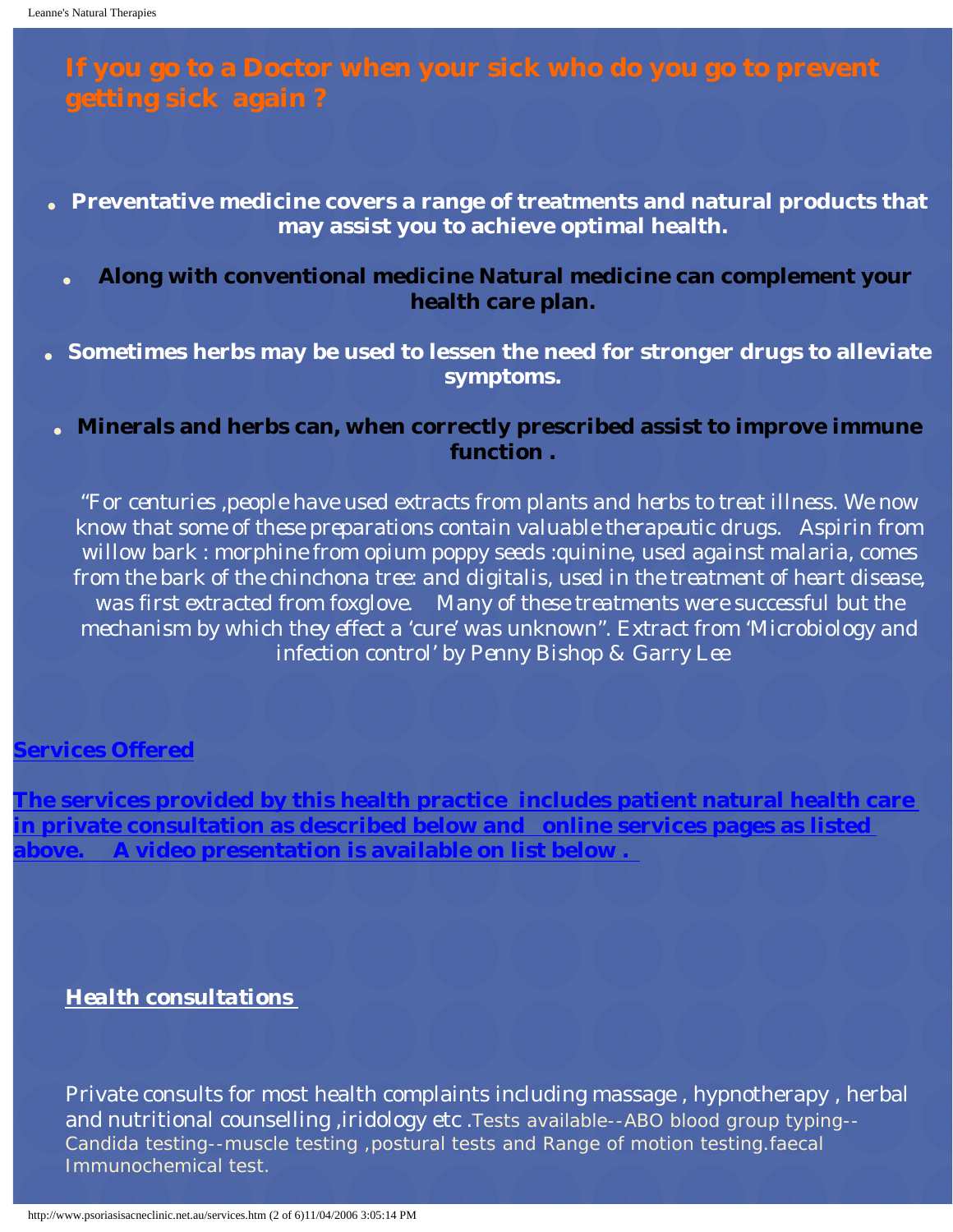*[Psoriasis & Acne Clinic](http://www.psoriasisacneclinic.net.au/serv02.htm)*

Natural treatments for reactive skin conditions Options for treatment explained and discussed in this half an hour evaluation. **All treatment products are steroid and drug free We selectively isolate and correct immune triggers to reduce flare ups** 

*[Menopause Clinic](http://www.psoriasisacneclinic.net.au/menopaus.htm)*

Natural options for hormone replacement health issues explained and solutions offered **We have a treatment plan that addresses the following symptoms of low or imbalanced hormones Hot flushes Incontinence Weight gain Headaches and migraines Osteoporosis mood swings Tiredness.** [hormones /anti aging](http://www.psoriasisacneclinic.net.au/menopaus.htm)

#### *[Back Pain Management](http://www.psoriasisacneclinic.net.au/new_page_9.htm)*

Assessment and treatment plan discussed.Treatment may include **Massage F**orms of massage available Remedial Swedish Reflexology Deep Muscle Lymphatic Drainage, Aromatherapy .Used for soft tissue , sports injuries and repetitive strain injuries Magnetic therapy. Hot stone massage,Exercise programs may also be recommended.

**Light therapy** stimulates metabolism of cells reducing cellulite and helps with healing scars and stretch marks ..All the benefits of natural sunlight without the risk of overheating or sunburn. Rejuvenating, stimulates the body to increase vitamin D that strengthens bones and skin. Increases energy ,vitality and wellbeing. Used during massage treatments .

**G5 physiotherapy massager** A stimulating massage that quickly reduces tension and pain. Used for soft tissue and sports injury , muscular spasms, pressure sores , oedema , nerve pain and respiratory problems. Treatment sessions are 30 minutes and can be combined with other types of massage.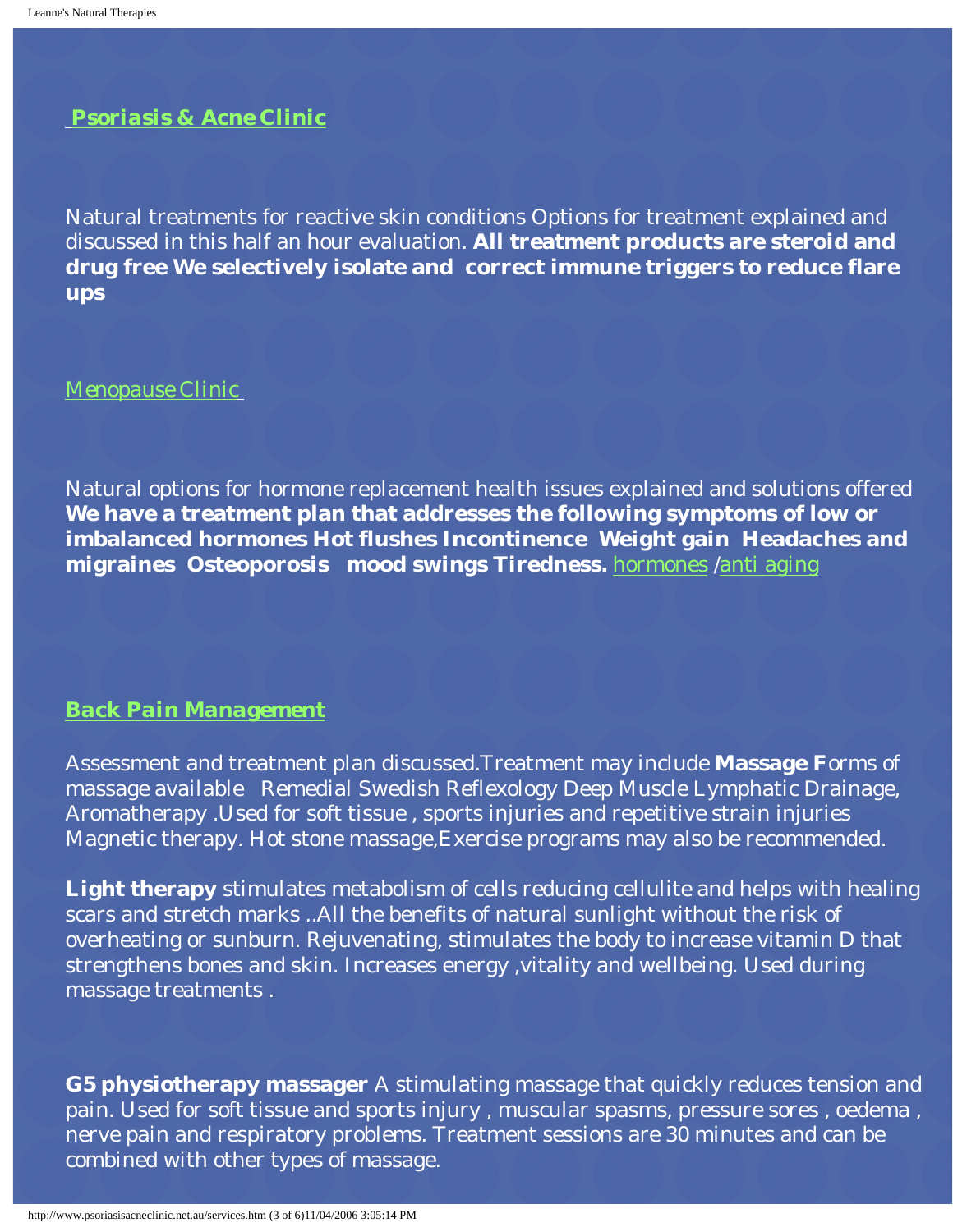#### NEW TREATMENT HOT ROCKS MASSAGE

#### *"divinely relaxing ' "a bit like tantra" " I feel really good it's suprising " find out more about Hot Rocks [HERE](http://www.psoriasisacneclinic.net.au/massage.htm)*

#### *Natural Infertility Treatments*

Natural conception for infertility. Better understand how to improve your chances of falling pregnant .Though planning and correct time 95% of women have fall pregnant within 2 years of using natural methods. For male infertility herbal remedies to improve general health have proven successful in increasing sperm count, motility and vitality.

**The beauty of natural healing is the gently rebalancing of vital healing forces which are essential for mental,emotional and physical [Healing.](http://www.psoriasisacneclinic.net.au/newpage13.htm) By using natural remedies and time honoured healing treatments the body is brought back into its naturally healthy and abundant state of wellness. Each person is treated individually with emphasis on increasing the speed of recovery.** 

#### **PLEASE**

**New - video presentation click here. The file is large so please wait a minute or too, it will be worth it** 

- 1. **view our [Testimonials](http://www.psoriasisacneclinic.net.au/newpage1.htm) page to read what results others have had**
- 2. **View the [Health Points Club](http://www.psoriasisacneclinic.net.au/health_points_club_is_a_valued_a.htm) page**
- 3. **View [book extracts](http://www.psoriasisacneclinic.net.au/serv01.htm) page**
- 4. **View [FAQ](http://www.psoriasisacneclinic.net.au/faq.htm) page**
- 5. **View [Top Ten Products](http://www.psoriasisacneclinic.net.au/products.htm) page**
- 6. **View** [Treatment options](http://www.psoriasisacneclinic.net.au/treatment_options.htm)
- 7. View [Natural fertility](http://www.psoriasisacneclinic.net.au/coming_soon.htm)
- 8. View [Massage](http://www.psoriasisacneclinic.net.au/massage.htm)

#### **Clinic Information**

#### **Office hours**

**Online 24 hours For private consultations- Bookings are essential.** 

**Tuesday/Wednesday,Thursday,Friday = 9.30am -6pm**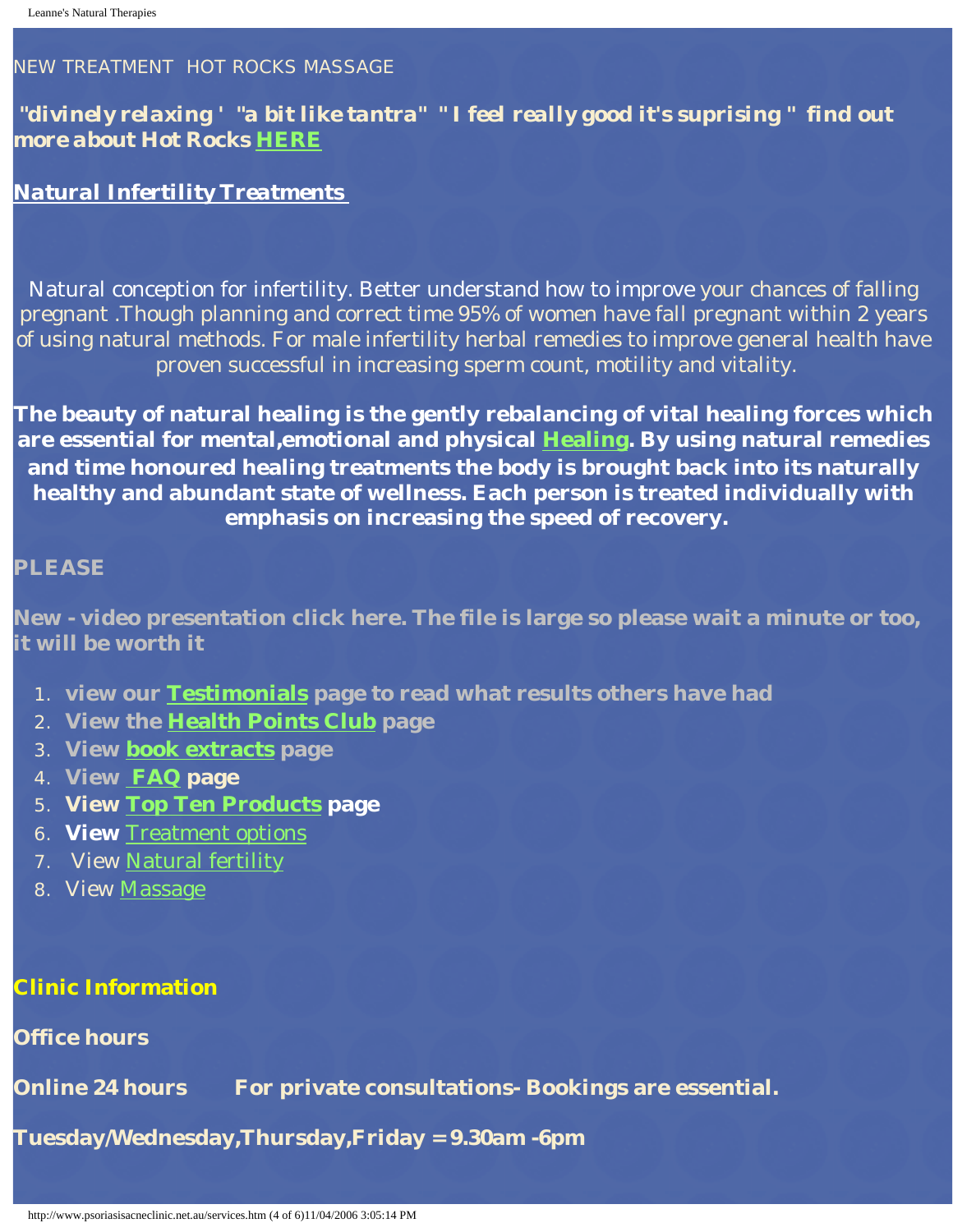**Saturdays 10am to 2pm.**

**For More Information Contact: Leanne Winner 9730 4372** 

**When travel to Sydney Advanced appointments can be arranged via E-mail.**

**Consultation Fees** 

**1 hour consultation \$65**

**Half hour Consultation \$49**

**Medicines are additional if needed .** 

**Efpos and credit cards transactions available .**

**2000 copies sold through this practice in 1996.Now revised ,expanded and more comprehensive. This book was written for you !** 

**It is a straight forward manual of health and healing.**

- ❍ **Get well and stay well with simple techniques .**
- ❍ **Learn how to use your common kitchen herbs to improve your health and ward off illness.**
- ❍ **How to self treat common skin problems easily by following these instructions.**
- ❍ **Find out how to improve back conditions quickly with a few simple techniques.**
- ❍ **Complete guide to effectively using what you already have at home to improve your wellbeing.**
- ❍ **To find out more about [Consult Yourself](http://www.psoriasisacneclinic.net.au/serv01.htm)** *the new revised book by Leanne Winner*

*Leanne's Natural Therapies 130 WEBSTER ROAD, LURNEA NSW 2170* 

# **[therapist@psoriasisacneclinic.](mailto:leannewinner2@optusnet.com.au)**

## **[net.au](mailto:leannewinner2@optusnet.com.au)**